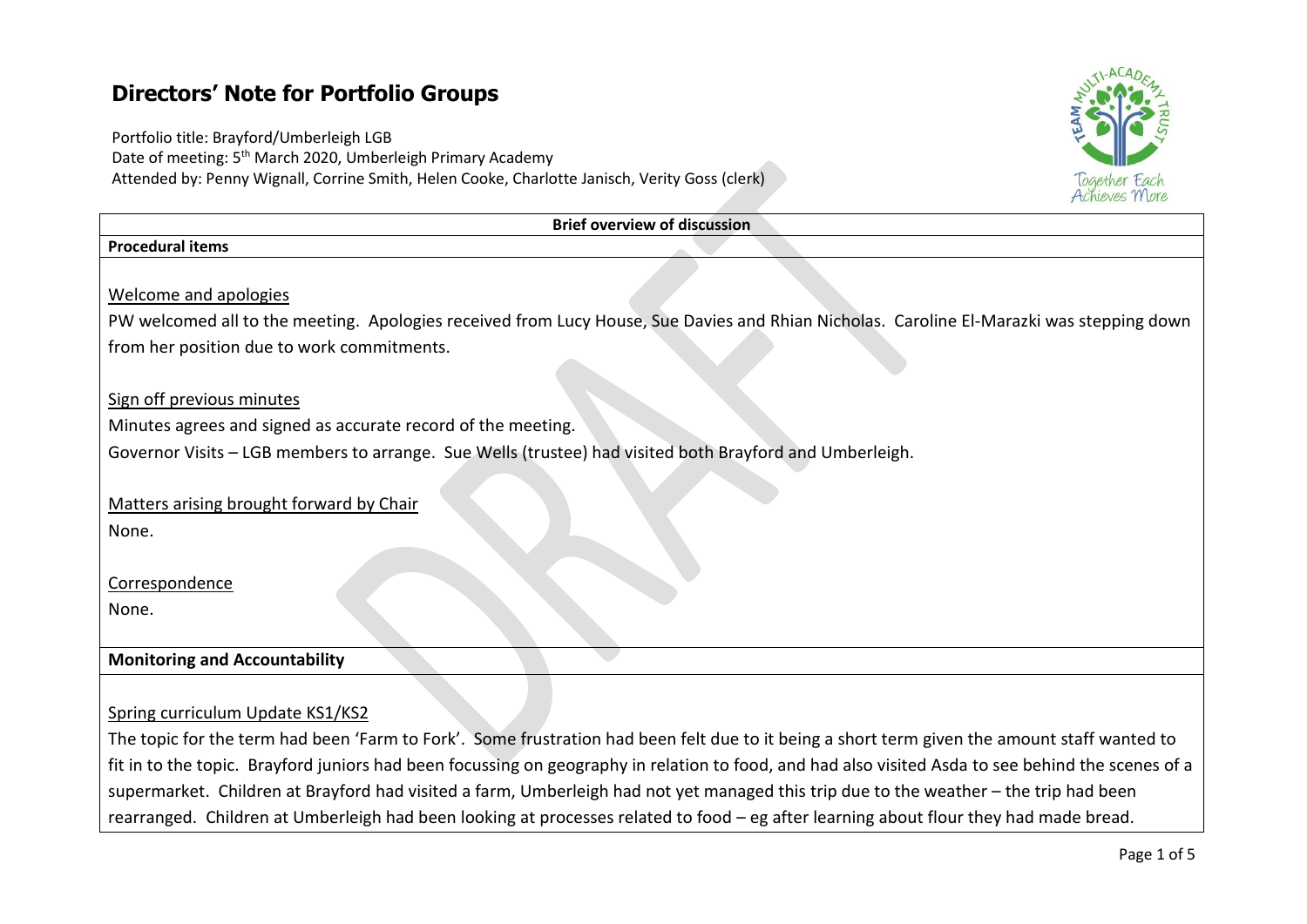Children had also learnt about land use, how to read an Ordnance Survey map and identifying where farms were on the map. The topic would move on to look at modern farming, and what farming may look like in the future.

Brayford infants had been looking at farming methods and old and new farming machinery. A trip to Otterton Mill had tied in with looking at making bread. Both schools were to take part in a chocolate workshop. Umberleigh were setting up their own farm shop, which involved deciding what to sell and testing the products. Children had also looked at traditional tales linked to food and farming. CS reported that children had been enthusiastic about the topic.

LGB members felt the children were fortunate to have such a variety in their topic work, and to have the trip experiences.

Decision spelling – the junior classes in both schools had started this. CS explained that they were currently trialling this, and explained how it helped children become better able to choose which sound patterns and letters to put into words. CS thought it would be more effective than the weekly spelling list. How would the effectiveness be measured? CS explained how the creators used data to show progress. Schools across TEAM were using the program, and it was felt to be a clear way of working at spellings for the children, and a good continuation from KS1 phonics.

CS reported that the schools had been able to use PE grant money for climbing sessions and tennis this year, and would also have a football coach.

#### SIP Updates: 2019 /2020 SIP

- Progress on SIP at Umberleigh
- Progress on SIP at Brayford

CS explained the two school specific aims in maths and writing. CS reported that these were progressing well.

#### Monitoring standards

# KS1 / KS2 predictions

Umberleigh – 3 Y6 children – all expected to reach the expected standard in maths, currently one expected to reach expected standard in reading and writing, with potential for one more to achieve the expected standard.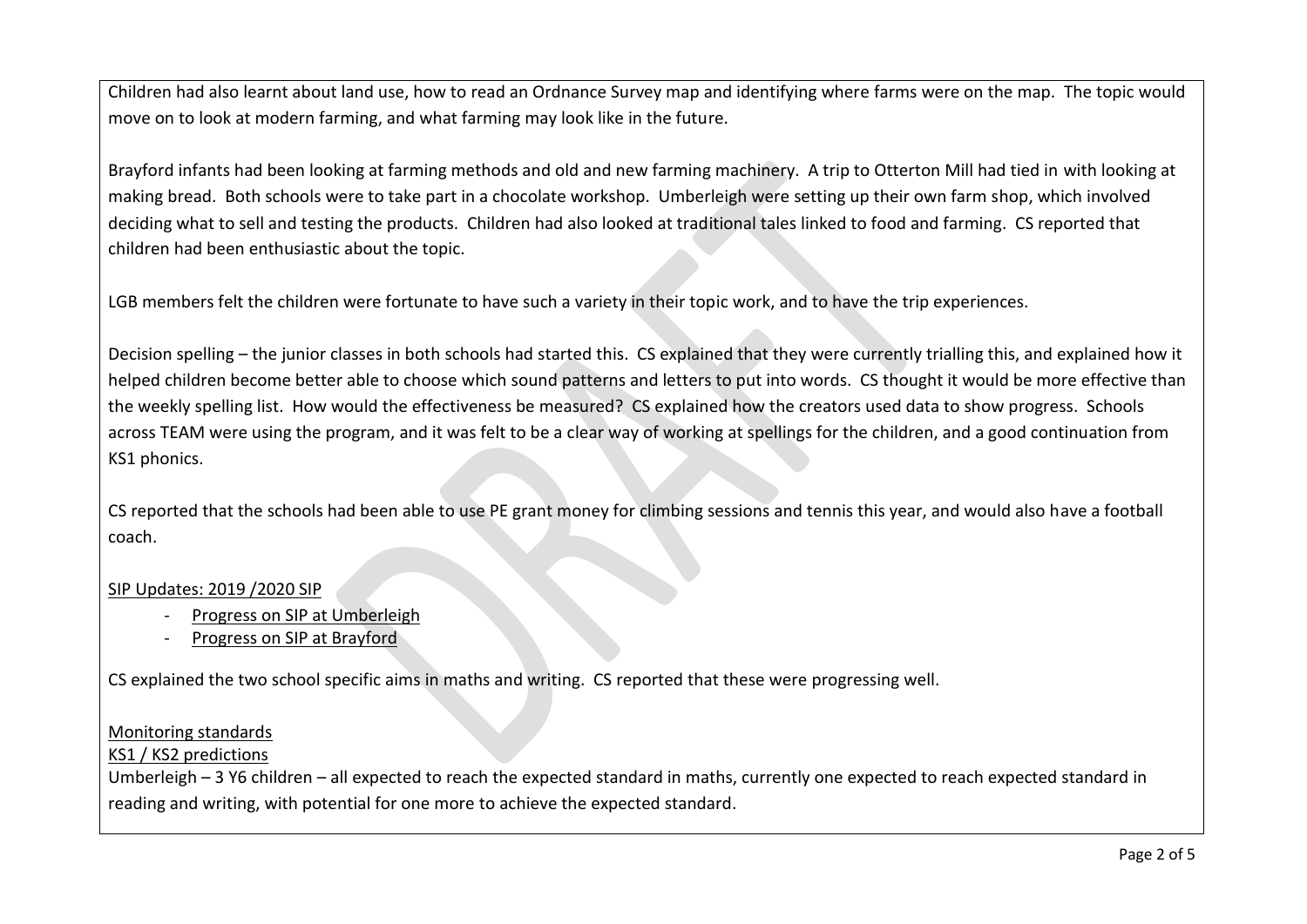Brayford – 8 Y6, 50% expected to reach expected standard in reading, 50% in writing and 50% in maths. 3 out of the 8 children were expected to reach the expected standard in all three areas. Progress measures were very good.

Transition to secondary school discussed – preparing children for SATs was also linked to the preparation to secondary school.

SEND children in Y6 – one in each school. Both were not expected to reach the expected standard.

Y2 Umberleigh – 4 children, 2 with SEND. 50% expected to reach the expected standard in all areas.

Y2 Brayford – 4 children. 75% expected to reach the expected standard, with 3 greater depth in reading.

Phonics – Umberleigh 5/7 in Y1 would pass. Other two were making progress but were not quite at test standard. Two Y2 children who would be retaking the test would not pass. Brayford – 5/6 would pass, other child was making very good progress and might pass. CS explained the use of recordings of books to help with children's reading – this had been trialled at Witheridge with very good results.

EYFS – 1 in Brayford, who would reach a good level of development. Five children in Umberleigh, four would reach a good level of development, the other was making good progress but was working towards at the moment.

Topic journals – CS reported that KS1 children were struggling a bit with these, and that she thought they may not be the best way to record learning for this group. They were proving successful in KS2 – children also really liked the ownership they had of them, and the freedom they had in recording their work. CS reported that staff were exploring why they were not being so successful in KS1, and were looking at how the topic journals were being used in KS1 in the other schools.

# Governor Visits

PW had visited Umberleigh specifically to look at the acoustic properties of the buildings. PW reported on some of the changes needed – quotes were being sought for these.

# Safeguarding Report

No update for this meeting. SD was booked to visit the last week of term.

# Health and safety report

Reports received. LGB members agreed that dates for completion of items were useful. CS clarified which items had been completed and which were in progress.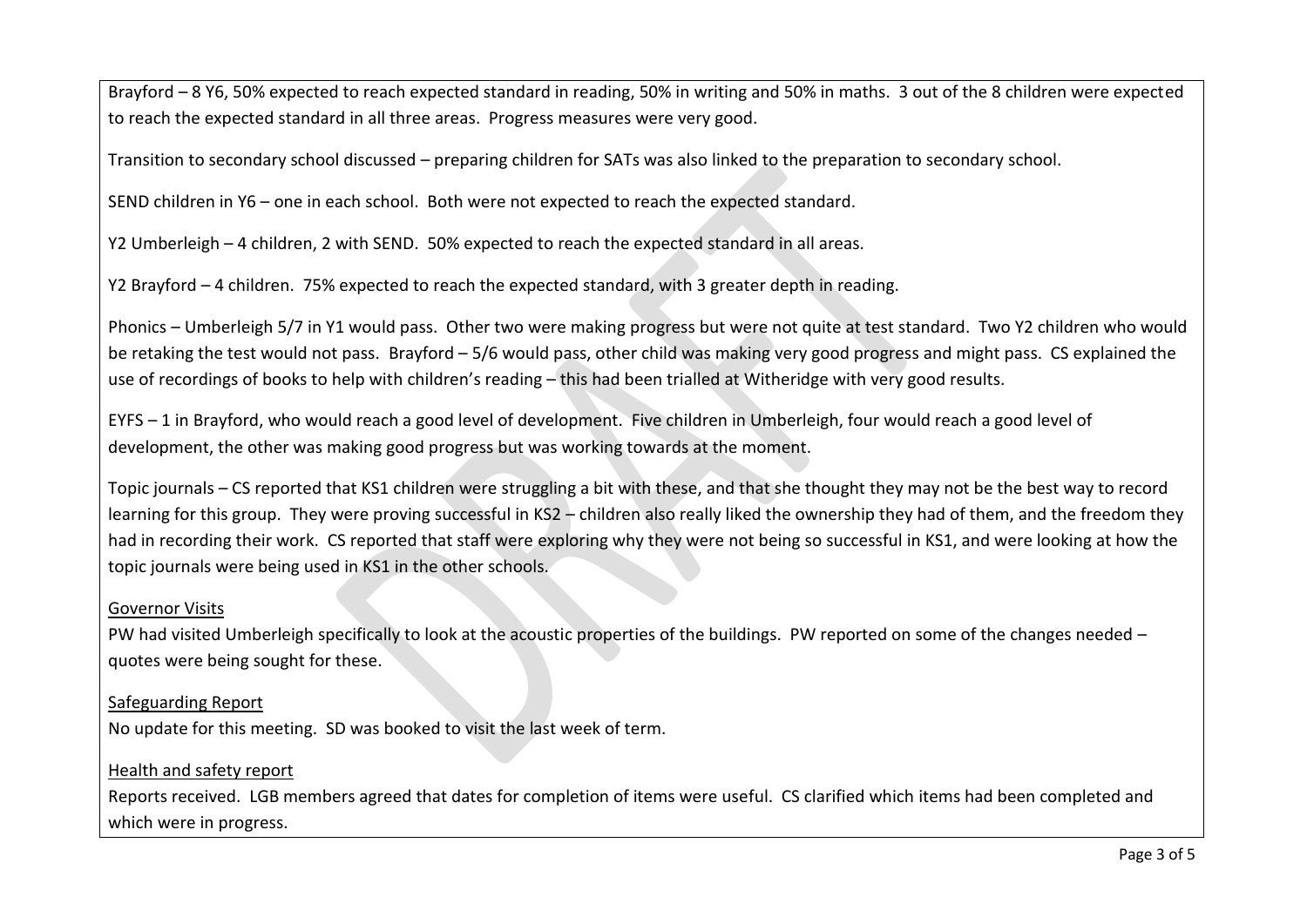### Review Sex Education policy

Policy currently being updated.

#### **Strategic**

Umberleigh Park and Play

Hedge had been taken down where the entrance would be so work would not be delayed due to nesting birds. Land purchase currently with DfE. BP and WS were looking at solutions for questions raised.

# Review pupil numbers, projected numbers, staffing

Brayford – currently 33, expected 30 next year with two brumblebees.

Umberleigh – currently 34, expected 40 next year, with 4 possible moving to area. Six brumblebees.

Discussion on awareness of brumblebee provision at Brayford. Agreed on the importance of website being kept up to date.

# Brumblebees update, numbers, staffing

Included in previous item.

#### Umberleigh Brumblebees Accomodation

Brumblebees building had originally been developed for ten pupils aged 3-5. Including two year olds changed the number that could be accommodated. Discussion on ideal situation – to include intervention space etc. To take to trustees – need for a new building to give children the best early years experience. Currently at capacity so not able to expand the places offered.

#### School Meal Menus

Had been noted there was not consistency across the two schools. CS explained changes that had been made, and felt that these were going well.

#### Attendance including PP data

Brayford – 95.4% whole school since September, PP in line with this. Had been a few sickness bugs.

Umberleigh - 97.1% whole school, PP 96.45%.